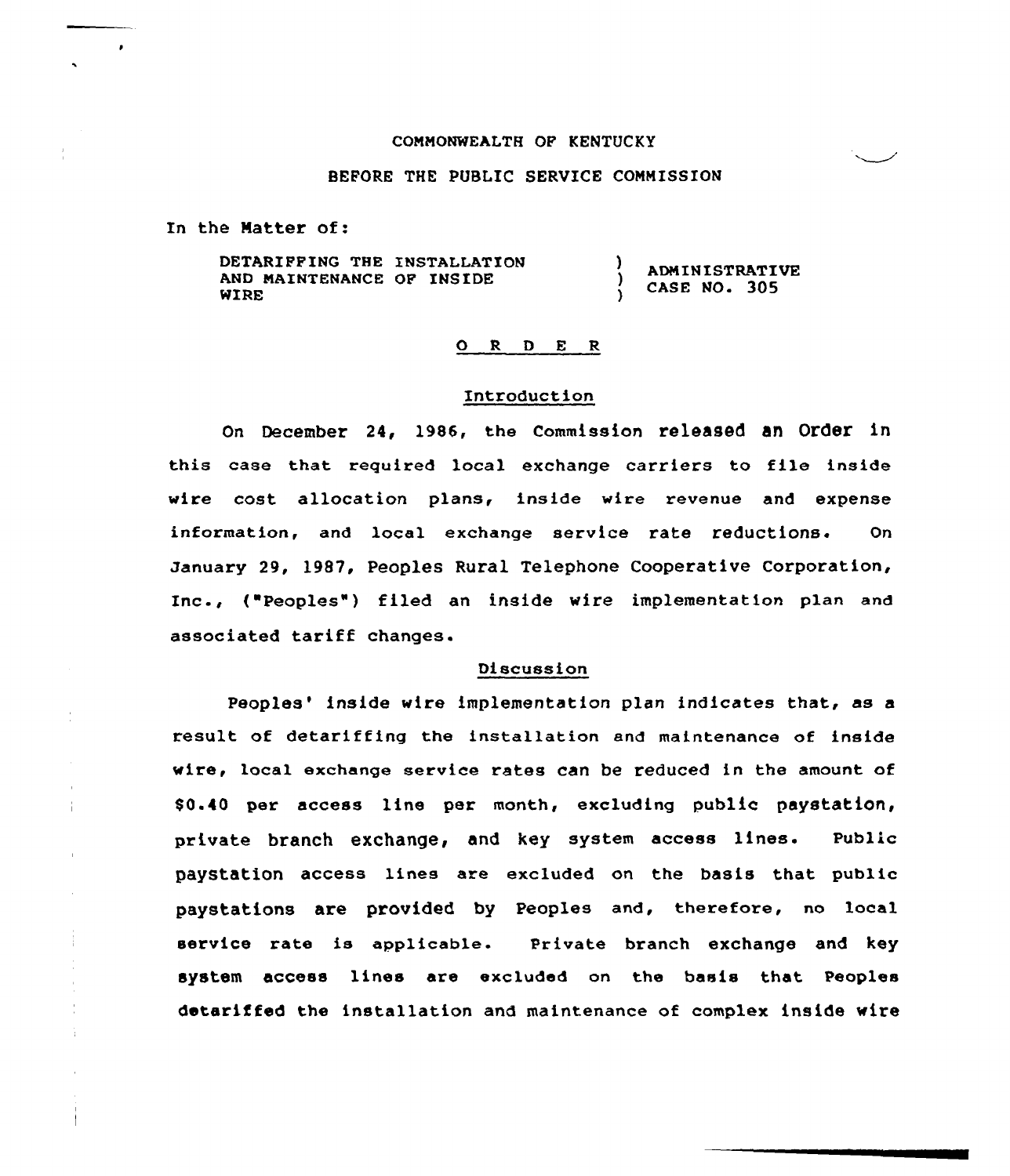on December 31, 198S, coincident with its detariffing of associated customer premises equipment. $^{\mathbf{1}}$ 

In Common Carrier Docket No.  $86-111,$ <sup>2</sup> the Federal Communications Commission has considered rules concerning cost allocation between the regulated and unregulated services provided by local exchange carriers, and an Order on cost allocation was released on February 6, 1986. Also, the Commission has indicated in other Orders that it intends to open <sup>a</sup> cost allocation investigation in the near future. Therefore, in the opinion cf the Commission, Peoples' inside wire implementation plan and associated local exchange service rate reductions should be approved on an interim basis, pending the outcome of the Commission's cost allocation investigation, except insofar as it includes a negative option subscription plan for detariffed inside wire maintenance services.

Peoples' inside wire implementation plan includes a detariffed inside wire maintenance plan charge of \$0.40 per month

which are a supported

<sup>1</sup> Peoples should have detariffed the installation of complex inside wire, effective May 2, 1984, and, evidently, detariffed<br>the maintenance of complex inside wire prior to the maintenance of complex inside wire prior to Commission's directive in this case, effective on January 1, 1987- Nonetheless, based on the record of this case, the fact remains that Peoples has not charged any complex inside wire installation and maintenance expense to regulated accounts since December 31, 1985.

<sup>2</sup> Separation of Costs of Regulated Telephone service From costs of Nonregulated Activities. Amendment of Part 31, the Uniform for Class A and Class B Telephone Companies, to Provide for Nonregulated Activities and to Provide for Transactions Between Telephone Companies and Their Af filiates.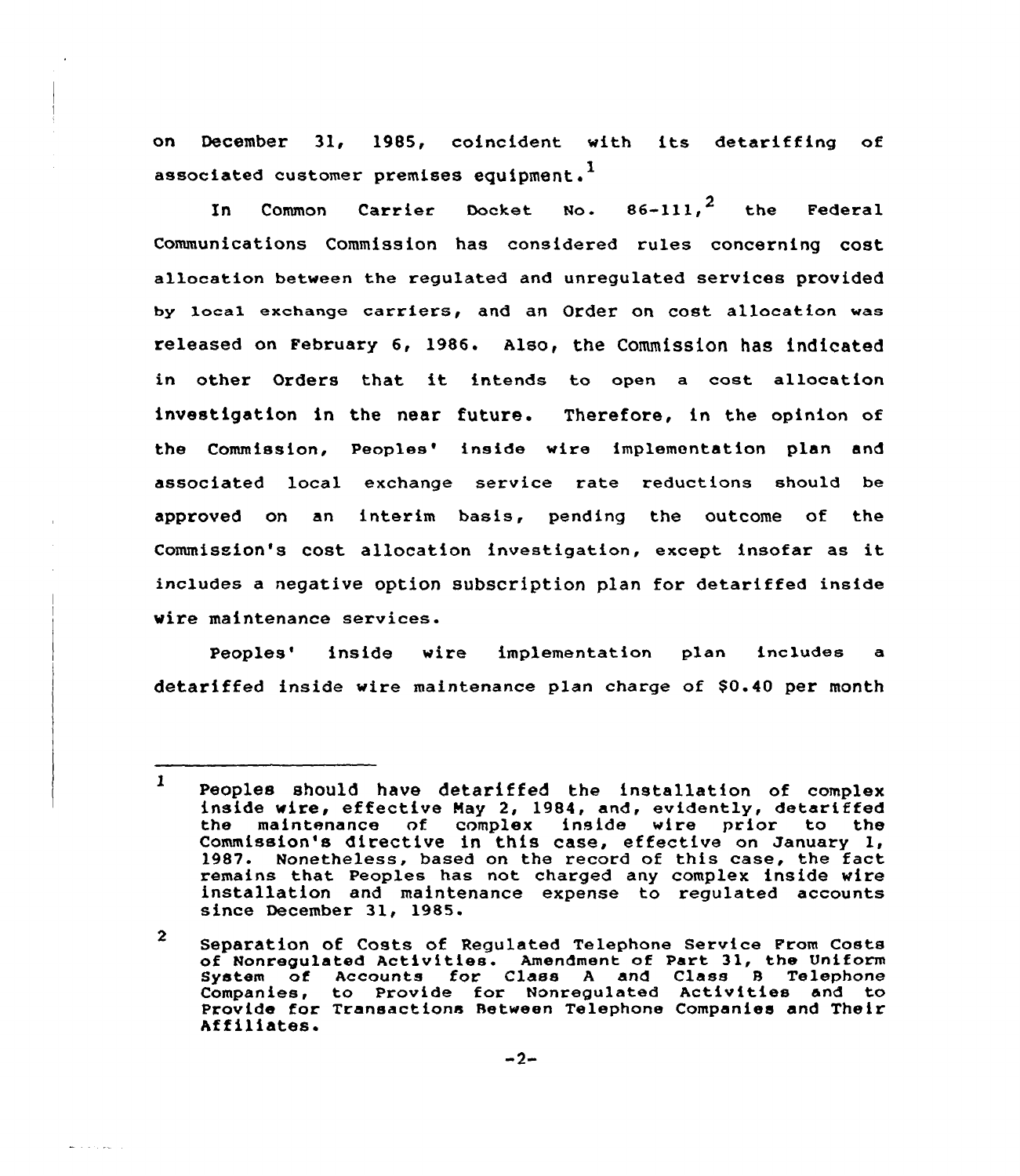that Peoples intends to bill coincident with the local exchange service rate reduction of \$0.40 per month. Customers who do not wish to subscribe to the detariffed inside wire maintenance plan must notify Peoples during a 30-day advance notice period in order to avoid being billed the charge. The Commission will not take any action on Peoples' negative option subscription plan and has not taken any action on positive option subscription plans proposed by other local exchange carriers. since inside wire maintenance services are detariffed, a Commission ruling on inside wire maintenance services subscription plans is not necessary. However, Peoples is reminded that regulated services may not be disconnected for nonpayment of regulated service charges.

hlso, Peoples proposed to make its exchange service rate reductions effective on March 1, 1987, in all exchanges that it serves.

Peoples acknowledges that the Commission contemplated local exchange service rate reductions effective January 1, 1987, in its Order of December 24, 1986. However, as reason for its proposed effective date, Peoples indicates that it has provided inside wire maintenance services since January 1, 1987, at no charge to its custcaers, pending approval of its inside wire implementation plan and associated tariff changes. Moreover, any refund that the Commission might order retroactive to January 1, 1987, would be de minimus and could be outweighed by the costs associated with administering a refund operation. Therefore, in the opinion of the Commission, Peoples' proposed effective date of March 1, 1987, should be approved.

 $-3-$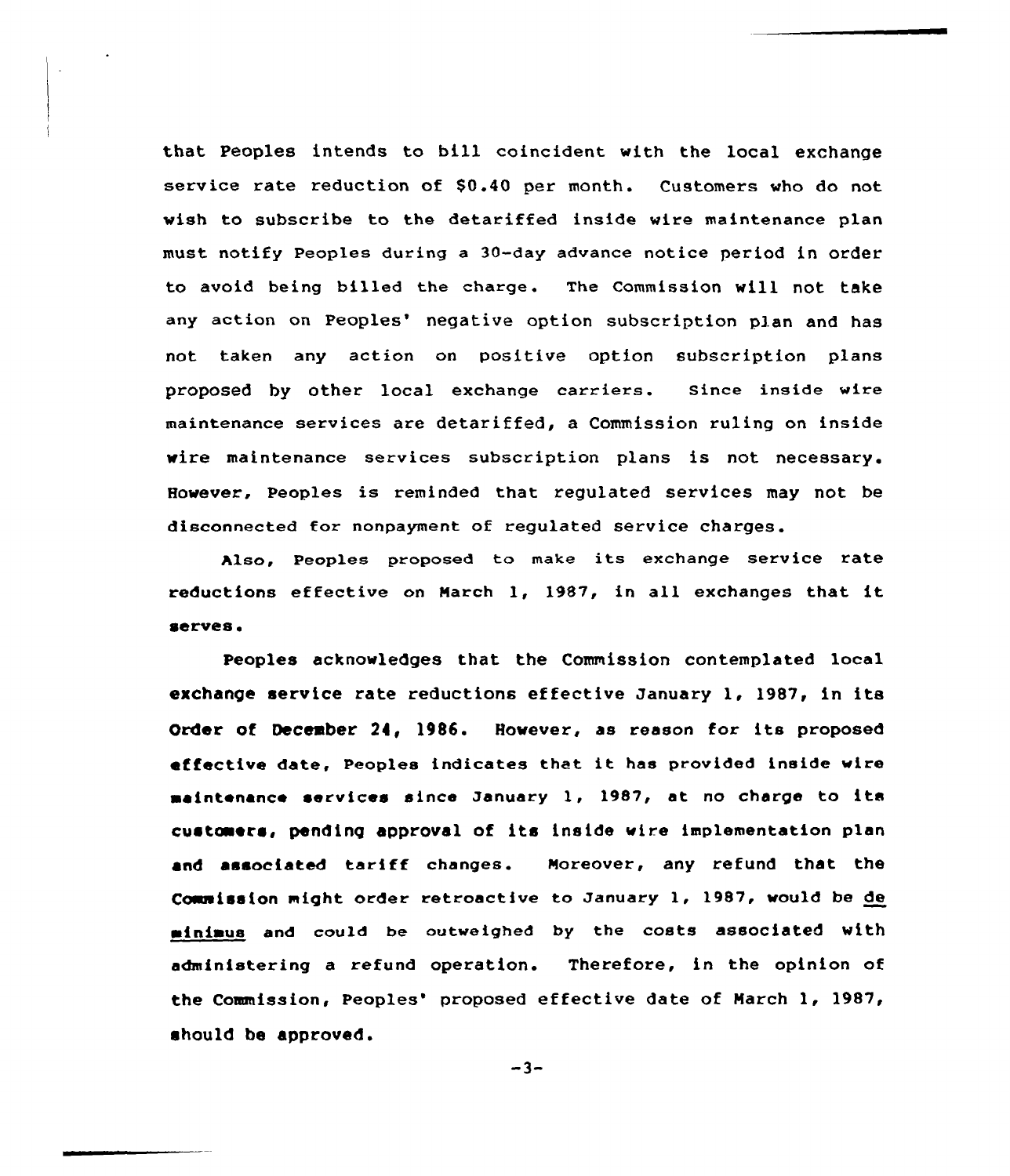# Findings and Orders

The Commission, having examined the evidence of record and being advised, is of the opinion and finds that:

1. Peoples' local exchange service rates should be reduced in the amount of \$0.40 per access line per month, effective on March 1, 1987, on an interim basis, pending the outcome of the Commission's cost allocation investigation, excluding public paystation, private branch exchange, and key system access lines.

2. Peoples' inside wire implementation plan should be approved, on an interim basis, pending the outcome nf the Commission's cost allocation investigation, except insofar as it includes a negative option subscription plan for detariffed inside wire maintenance services.

IT IS THEREFORE ORDERED that:

1. Peoples' local exchange service rates be and they hereby are reduced in the amount of  $$0.40$  per access line per month, effective on March 1, 1987, on an interim basis, pending the outcome of the Commission's cost allocation investigation, excluding public paystation, private branch exchange, and key system access lines.

2. Peoples' inside wire implementation plan be and it hereby is approved, on an interim basis, pending the outcome af the Commission's cast allocation investigation, except insofar as it includes <sup>a</sup> negative option subscription plan for detariffed inside wire maintenance services.

-4-